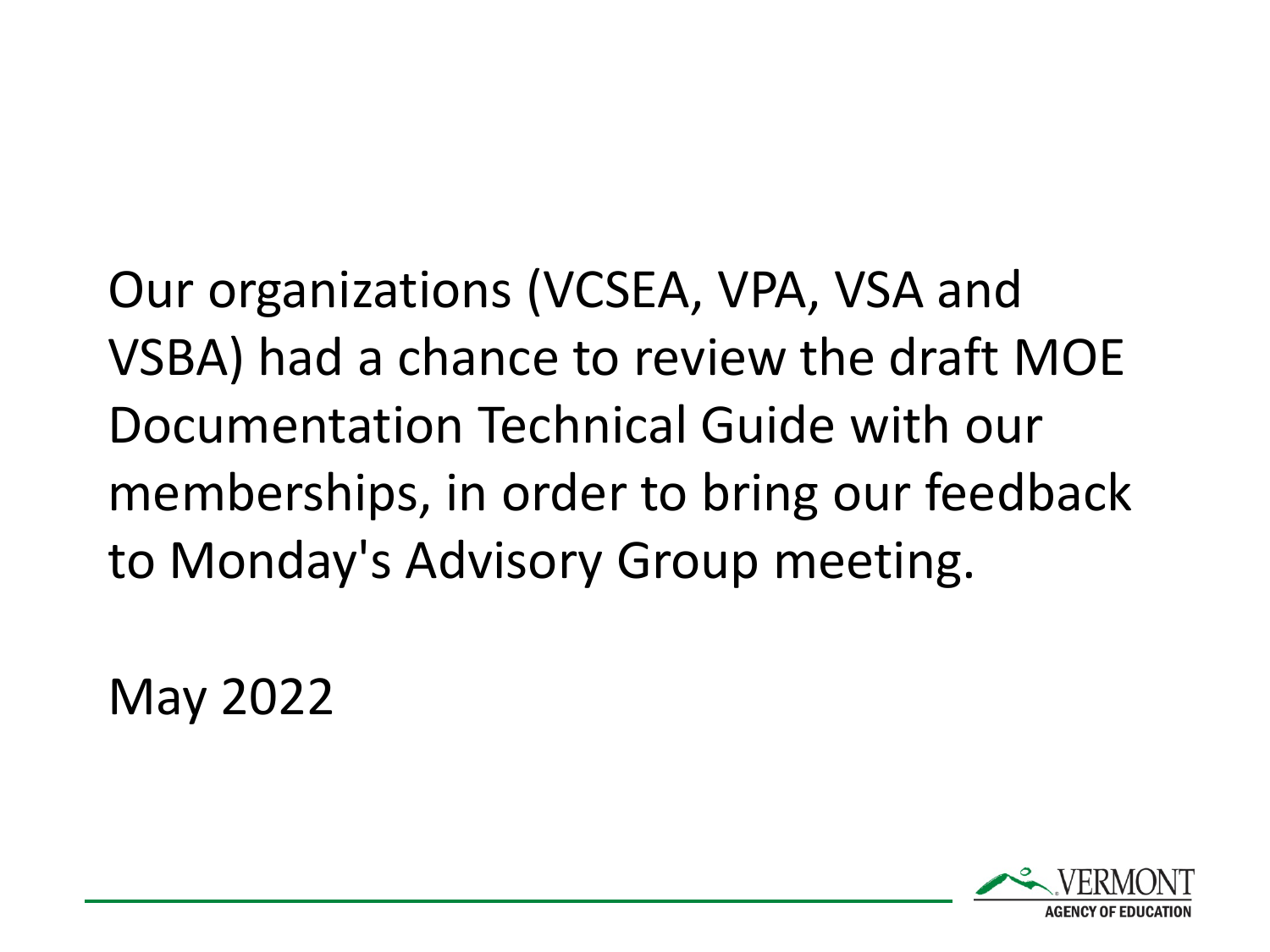#### **Can you share what Federal requirements/guidance exist to document IDEA Maintenance of Effort as required by federal rule? How is the Draft Technical Manual in alignment with this guidance?**

In order to prove an LEA has met the MOE eligibility and compliance standards, there must be documentation to support the budget and actual expenditures used to directly serve and provide services for students with disabilities. Act 173 Technical Manuals are implemented to provide a guide to what expenditures are allowed to be included to meet MOE

[Sec. 300.203 Maintenance of effort -](https://sites.ed.gov/idea/regs/b/c/300.203) Individuals with Disabilities Education Act

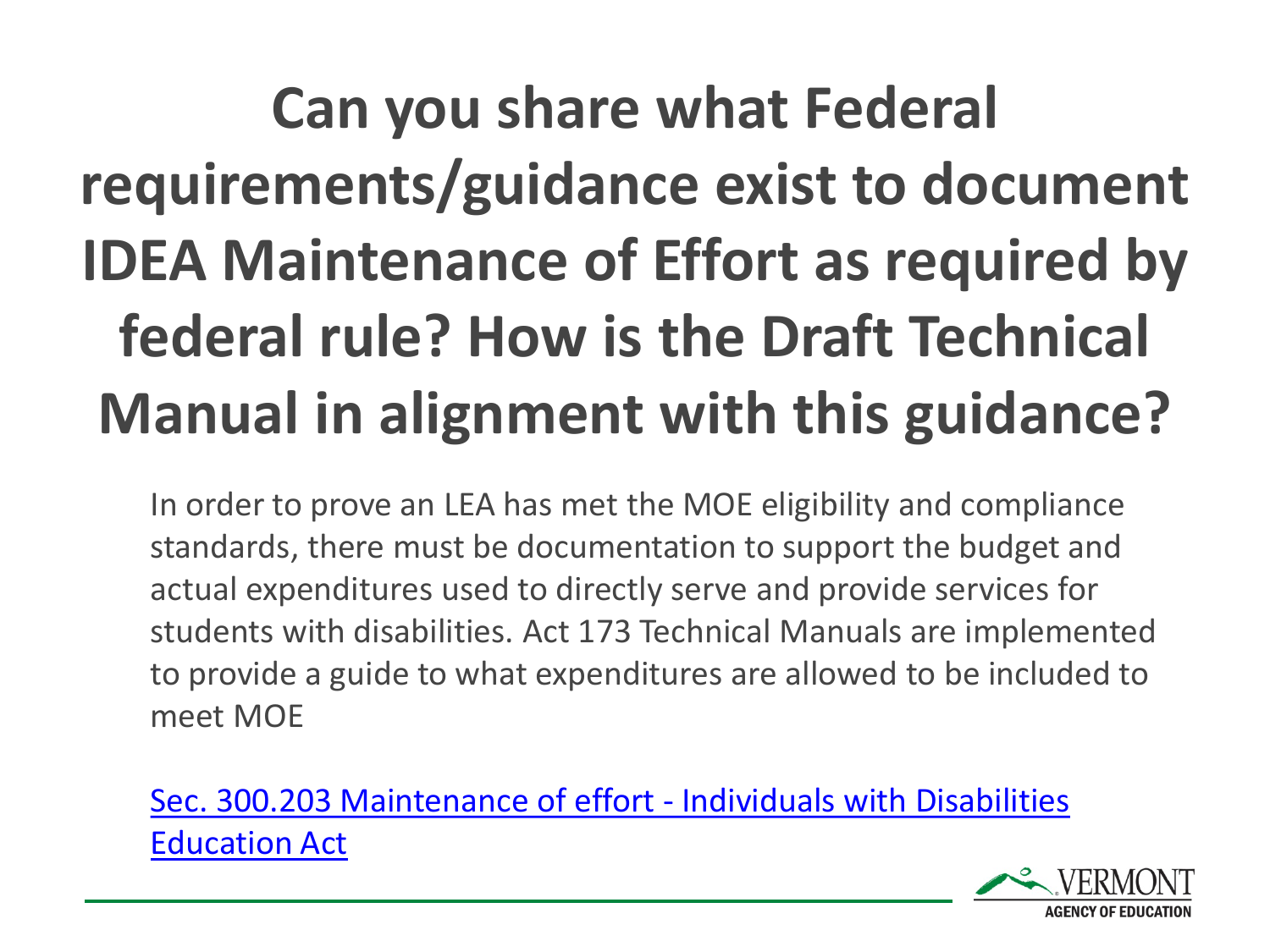**Can you provide us with written documentation of how the Agency came to its position that Bulletin 5 (Uniform Guidance: Uniform Administrative Requirements, Cost Principles, and Audit Requirements for Federal Awards, Final Rule) specifically requires that MOE be documented using the same documentation used for Federal grants (IDEA-B, in this case)?**

IDEA Part B MOE is a federal requirement, in order to provide documentation that an LEAs special education salary and benefits are an allowable expense for meeting IDEA B MOE, back up documentation must be in alignment to federal guidelines.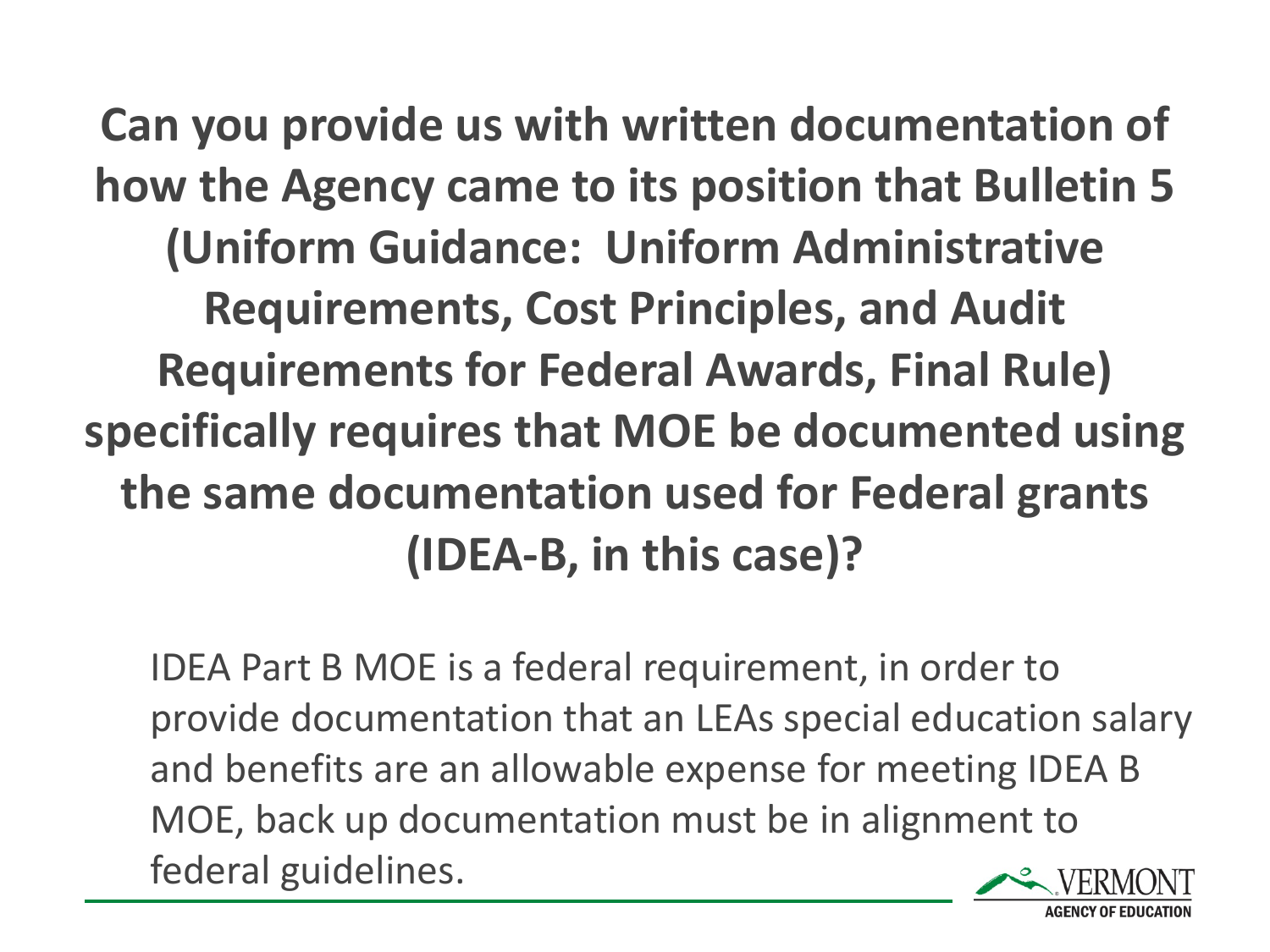#### **Pg 9 of the Draft Technical Manual for MOE documentation includes a number of options for districts to use to document eligible costs; most of these options are some form of time documentation required by Federal grants. Why are these requirements being used for state funds?**

For purposes of MOE compliance test, VT provided a list of options for flexibility of LEAs to easily identify/compile how much salary and benefits are allowed. Prior to Act 173 Vt Time Studies (not Federal Time and Effort) was a requirement for staff salary and benefits being funded using Vermont special education funds. These Time Studies provided back up documentation to the LEA SEER for special education reimbursement, when an LEA's State Special Education funds are monitored, this documentation is requested to ensure the staff salary and benefit expenditures were an allowable use of special education funds AND to ensure those expenses are included in that LEA's MOE test.

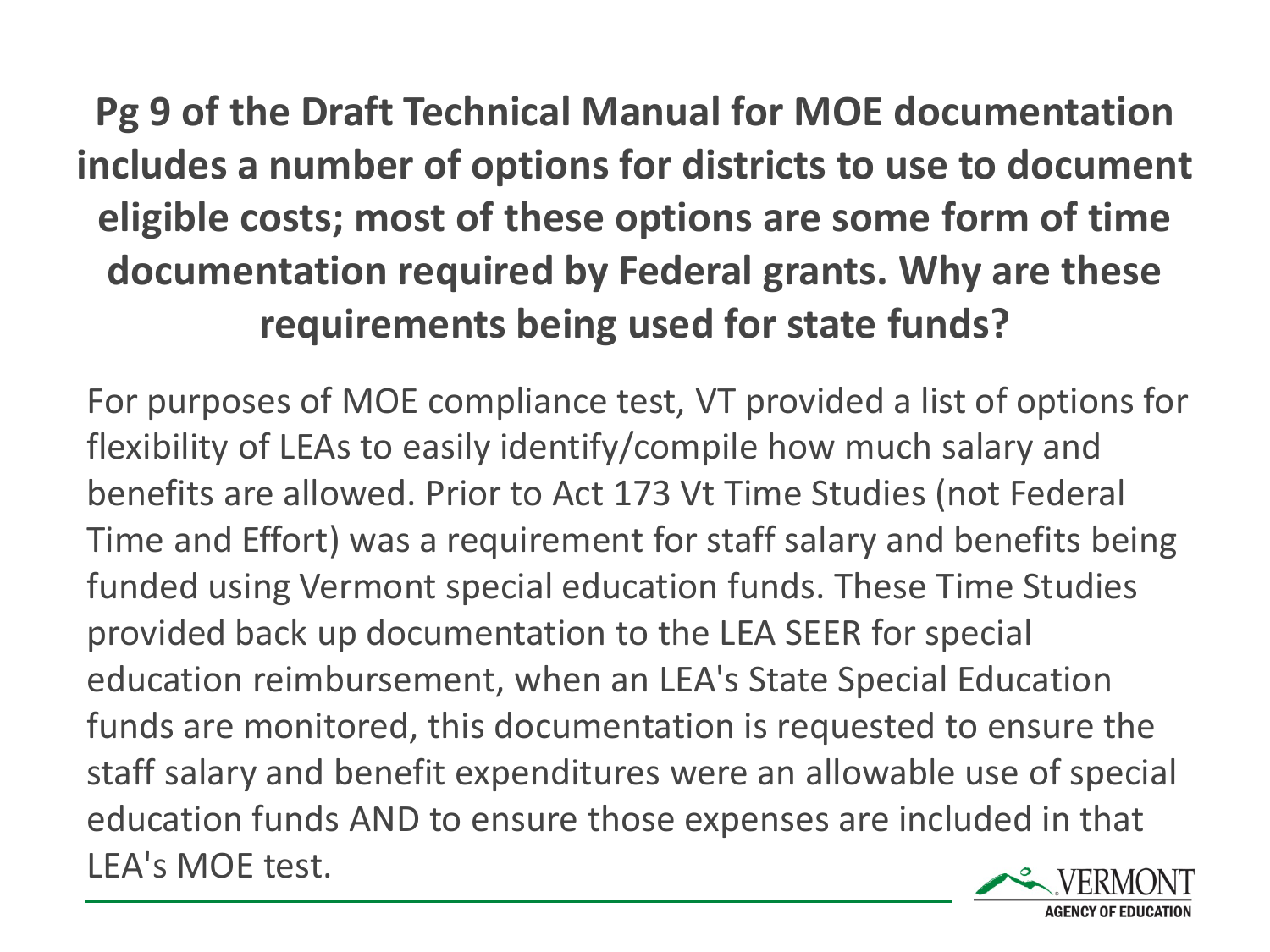# **What other states use these methods for documenting MOE?**

If I were in person, I would ask for clarification of this question. Methods for the MOE tests are required for all states with LEAs using IDEA funds. States have flexibility as to how the tests are performed, either at the state or LEA level, dependent on where documentation and data are and are available. Collection methods across the states vary, many states use the LEA MOE calculator that CIFR (Center for IDEA Fiscal Reporting) and provide documentation/technical manuals to LEAs to assist

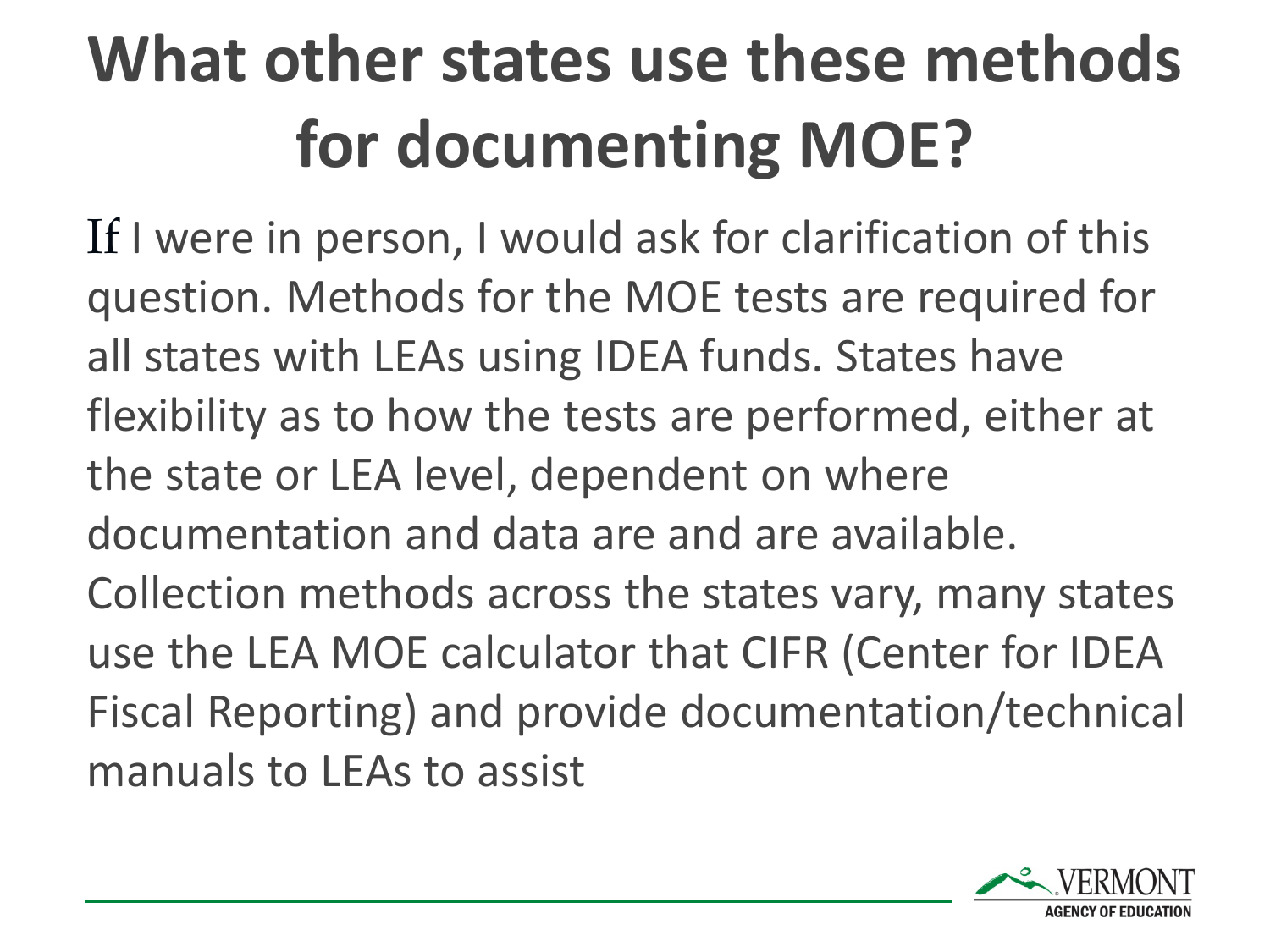## **What other states use these methods for documenting MOE? continued**

Like VT most states have a uniform chart of accounts, their State's guidance for meeting MOE identifies special education codes to extract from their accounting system to include those expenditures in their MOE compliance test.

**Massachusetts** has a similar Technical Manual for Use and Accounting of IDEA Part B entitlement guide linked here; **[Massachusetts](https://view.officeapps.live.com/op/view.aspx?src=https%3A%2F%2Fwww.doe.mass.edu%2Ffederalgrants%2Fidea%2Fresources%2Fallowablecosts.docx&wdOrigin=BROWSELINK)** 

**Minnesota** has a [ppt](https://cdn.ymaws.com/www.mnasbo.org/resource/resmgr/2020-conferences/annual/DBerger-Presentation-2020-05.pdf) that explains the overall process in detail

[https://cifr.wested.org/tools/lea-moe](https://cifr.wested.org/tools/lea-moe-calculator/)calculator/